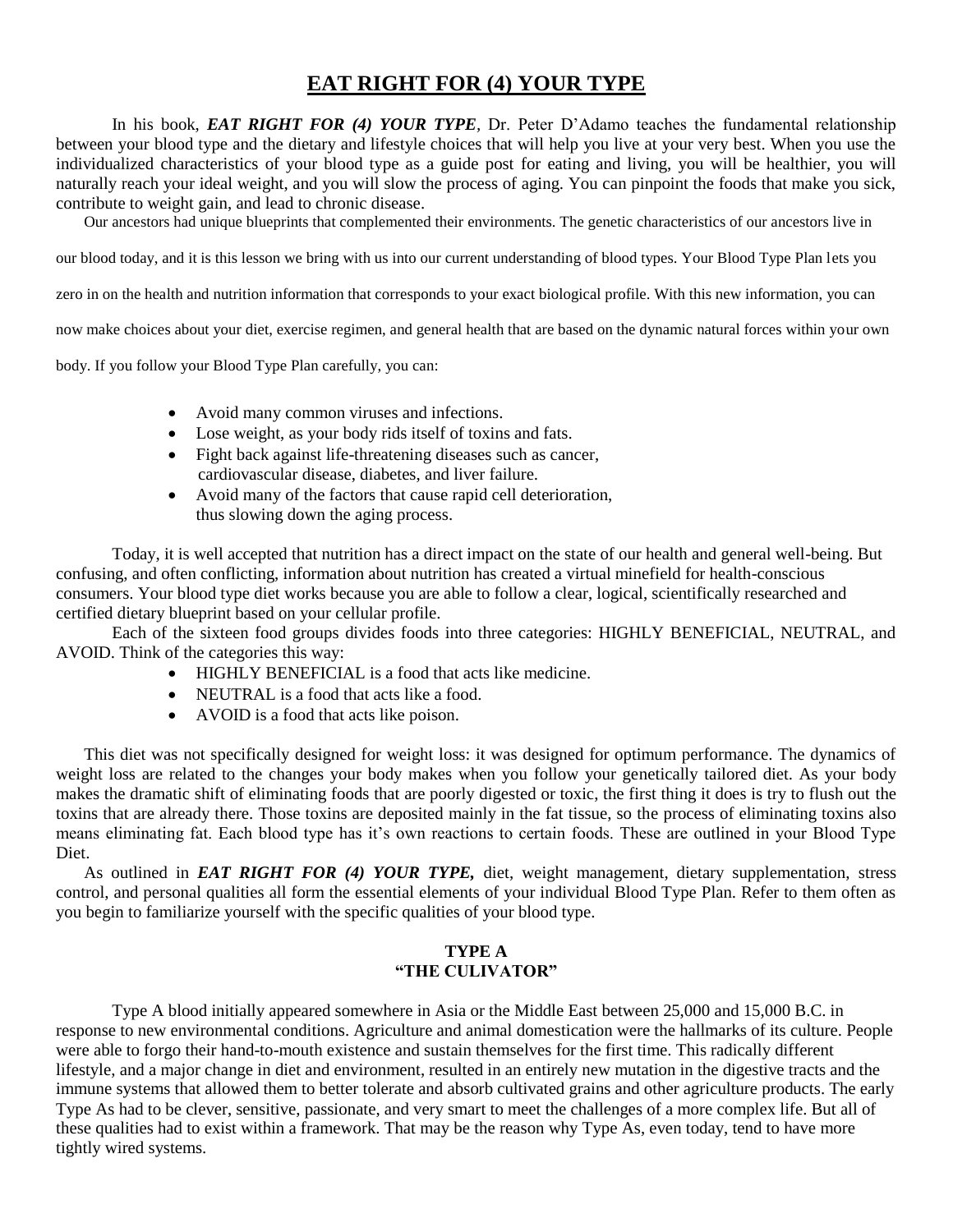**Strengths:** adapts well to dietary and environmental changes, and an immune system that preserves and metabolizes nutrients more easily. **Weaknesses:** sensitive digestive tract, and a vulnerable immune system open to microbial invasion. **Medical risks:** heart disease, cancer, anemia, liver and gallbladder disorders, Type I diabetes. **Exercise Regimen:** calming, centering exercises, such as: yoga, Tai chi, golf, brisk walking, swimming, low-impact aerobics, stretching, martial arts, etc.

#### **For Blood Type Diet Recipes, visit www.dadamo.com**

|                                     | <b>Beneficial</b>                                                                                                                                                                                                                                                                                                            | <b>Neutral</b>                                                                                                                                                                                                                                                                                                                                                                                                                                                                                                                   | <b>AVOID</b>                                                                                                                                                                                                                                                                                                                                      |
|-------------------------------------|------------------------------------------------------------------------------------------------------------------------------------------------------------------------------------------------------------------------------------------------------------------------------------------------------------------------------|----------------------------------------------------------------------------------------------------------------------------------------------------------------------------------------------------------------------------------------------------------------------------------------------------------------------------------------------------------------------------------------------------------------------------------------------------------------------------------------------------------------------------------|---------------------------------------------------------------------------------------------------------------------------------------------------------------------------------------------------------------------------------------------------------------------------------------------------------------------------------------------------|
| <b>Meats and</b><br><b>Poultry</b>  | None                                                                                                                                                                                                                                                                                                                         | Chicken, Cornish hen, turkey                                                                                                                                                                                                                                                                                                                                                                                                                                                                                                     | Bacon, beef, ground beef, buffalo, duck,<br>goose, ham, heart, lamb, liver, mutton,<br>partridge, pheasant, pork, rabbit, veal,<br>venison, quail                                                                                                                                                                                                 |
| <b>Seafood</b>                      | Carp, cod, grouper,<br>mackerel, monkfish, pickerel,<br>red snapper, rainbow trout,<br>salmon, sardine, sea trout,<br>silver perch, snail, whitefish,<br>yellow perch                                                                                                                                                        | Abalone, albacore (tuna), mahi-mahi,<br>ocean perch, pike, porgy, sailfish, sea bass,<br>shark, smelt, snapper, sturgeon, swordfish,<br>weakfish, white perch, yellowtail                                                                                                                                                                                                                                                                                                                                                        | Anchovy, barracuda, beluga,<br>bluefish, bluegill bass, catfish, caviar,<br>clam, conch, crab, crayfish, eel, flounder,<br>frog, gray sole, haddock, hake, halibut,<br>fresh and pickled herring,<br>lobster, lox (smoked salmon), mussels, octopus,<br>oysters, scallop, shad, shrimp, sole,<br>squid (calamari), striped bass, tilefish, turtle |
| Dairy and<br><b>Eggs</b>            | Soy Cheese*, soy milk*<br>*Good dairy alternatives                                                                                                                                                                                                                                                                           | Farmer, feta, goat cheese, goat milk, kefir,<br>low fat mozzarella, low fat ricotta, string cheese,<br>yogurt, yogurt with fruit, frozen yogurt<br>EGGS: per week, by ancestry:<br>African<br>$1-3$<br>Caucasian<br>$1-3$<br>Asian<br>$1 - 3$                                                                                                                                                                                                                                                                                    | Butter, buttermilk, ice cream, sherbet,<br>skim milk, 2% milk, whey, whole milk<br>CHEESES: American, blue, brie, camembert,<br>casein, cheddar, colby, cottage cheese,<br>cream cheese, edam, emmenthal, gouda,<br>gruyere, jarlsburg, monterey jack, munster,<br>parmesan, provolone, neufchatel, Swiss                                         |
| <b>Oils and Fats</b>                | OIL: linseed (flaxseed), olive                                                                                                                                                                                                                                                                                               | OIL: canola, cod liver                                                                                                                                                                                                                                                                                                                                                                                                                                                                                                           | OIL: corn, cottonseed, peanut, safflower,<br>sesame                                                                                                                                                                                                                                                                                               |
| <b>Nuts and</b><br>Seeds            | Peanuts, peanut butter,<br>pumpkin seeds                                                                                                                                                                                                                                                                                     | Almond butter, poppy seeds, sesame seeds,<br>sesame butter (tahini), sunflower butter,<br>sunflower seeds<br>NUTS: almonds, chestnuts, filbert, hickory, litchi,<br>macadamia, pignola (pine), walnuts                                                                                                                                                                                                                                                                                                                           | NUTS: brazil, cashew, pistachios                                                                                                                                                                                                                                                                                                                  |
| <b>Beans</b> and<br><b>Legumes</b>  | Black-eyed peas<br>BEANS: aduke, azuki, black,<br>green, pinto, red soy<br>LENTILS: domestic, green, red                                                                                                                                                                                                                     | BEANS: broad, cannellini, fava, jicama, snap,<br>string, white<br>PEAS: green peas, pea pods, snow peas                                                                                                                                                                                                                                                                                                                                                                                                                          | BEANS: copper, garbanzo, kidney, lima,<br>navy, red, tamarind                                                                                                                                                                                                                                                                                     |
| <b>Cereals</b>                      | Amaranth, buckwheat, kasha                                                                                                                                                                                                                                                                                                   | Barley, corn flakes, corn meal, cream of rice,<br>kamut, puffed millet, oat bran, oatmeal,<br>puffed rice, rice bran, spelt                                                                                                                                                                                                                                                                                                                                                                                                      | Cream of wheat, familia, farina, granola,<br>grape nuts, wheat germ, seven grain,<br>shredded wheat, wheat bran                                                                                                                                                                                                                                   |
| <b>Breads and</b><br><b>Muffins</b> | Rice cakes<br>BREADS: Essene bread,<br>Ezekiel bread,<br>soya flour bread,<br>sprouted wheat bread                                                                                                                                                                                                                           | Wheat bagels, corn muffins, fin crisp, millet,<br>oat bran muffins, rye crisps, rye vita<br>BREADS: brown rice bread, gluten-free bread,<br>ideal flat bread, 100% rye bread, spelt bread,<br>wasa bread                                                                                                                                                                                                                                                                                                                         | Durum wheat, english muffins,<br>wheat matzos, wheat bran muffins<br>BREADS: high-protein bread,<br>multi-grain bread, pumpernickel,<br>whole wheat bread                                                                                                                                                                                         |
| <b>Grains and</b><br>Pasta          | Buckwheat (kasha),<br>oat flour, rice flour, rye flour,<br>soba noodles, artichoke pasta                                                                                                                                                                                                                                     | Couscous, spelt noodles, quinoa<br>FLOUR: barley, bulgar, duram wheat, gluten,<br>graham, spelt, sprouted wheat<br>RICE: basmati, brown, white, wild                                                                                                                                                                                                                                                                                                                                                                             | Semonlina pasta, spinach pasta<br>FLOUR: white, whole wheat                                                                                                                                                                                                                                                                                       |
| <b>Vegetables</b>                   | Artichoke, beet leaves,<br>broccoli, carrots, chicory,<br>collard greens, dandelion,<br>escarole, garlic, horseradish,<br>kale, kohlrabi, leek,<br>romaine lettuce, okra,<br>red onions, spanish onions,<br>yellow onions, parsley,<br>parsnips, pumpkin, spinach,<br>alfalfa sprouts, swiss chard,<br>tempeh, tofu, turnips | Arugula, asparagus, avacado, bamboo shoots,<br>beets, bok choy, caraway, cauliflower, celery,<br>chervil, coriander, white corn, yellow corn,<br>cucumber, daikon radish, endive, fennel,<br>fiddlehead ferns, mustard greens, green olives,<br>green onions, radicchio, radishes, rappini,<br>rutabaga, scallion, seaweed, shallots,<br>brussel sprouts, mung sprouts, radish sprouts,<br>all squash, watercress, zucchini<br>LETTUCE: bibb, boston, iceberg, mesclun<br>MUSHROOMS: abalone, ennoki, portobello,<br>tree oyster | Eggplant, lima beans, tomatoes, yams<br>POTATOES: red, sweet, white<br>CABBAGE: chinese, red, white<br>MUSHROOMS: domestic, shiitake<br>OLIVES: black, Greek, Spanish<br>PEPPERS: green, jalapeno, red, yellow                                                                                                                                    |
| Fruit                               | Apricots, blackberries,<br>blueberries, boysenberries,<br>cherries, cranberries,<br>dried and fresh figs, grapefruit,<br>lemons, pineapple, prunes,                                                                                                                                                                          | Apples, black currants, red currants, dates,<br>elderberries, gooseberries, guava, kiwi, kumquat,<br>limes, loganberries, nectarines, peaches, pears,<br>persimmons, pomegranates, prickly pears,<br>raspberries, starfruit (carambola), strawberries                                                                                                                                                                                                                                                                            | Bananas, coconuts, mangoes,<br>cantaloupe and honeydew melon,<br>oranges, papayas, plantains, rhubarb,<br>tangerines                                                                                                                                                                                                                              |

## **BLOOD TYPE A**